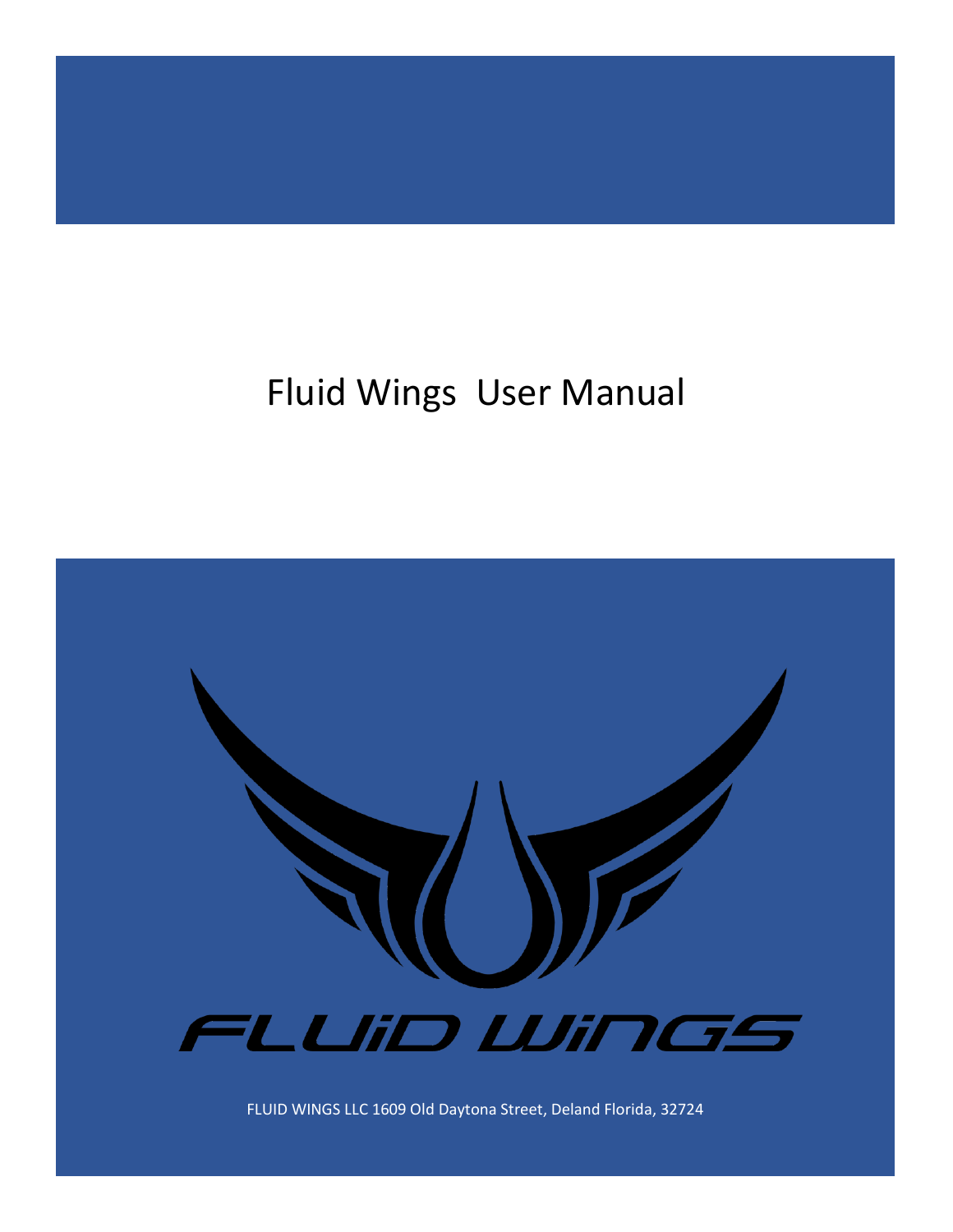

## **Table of Contents**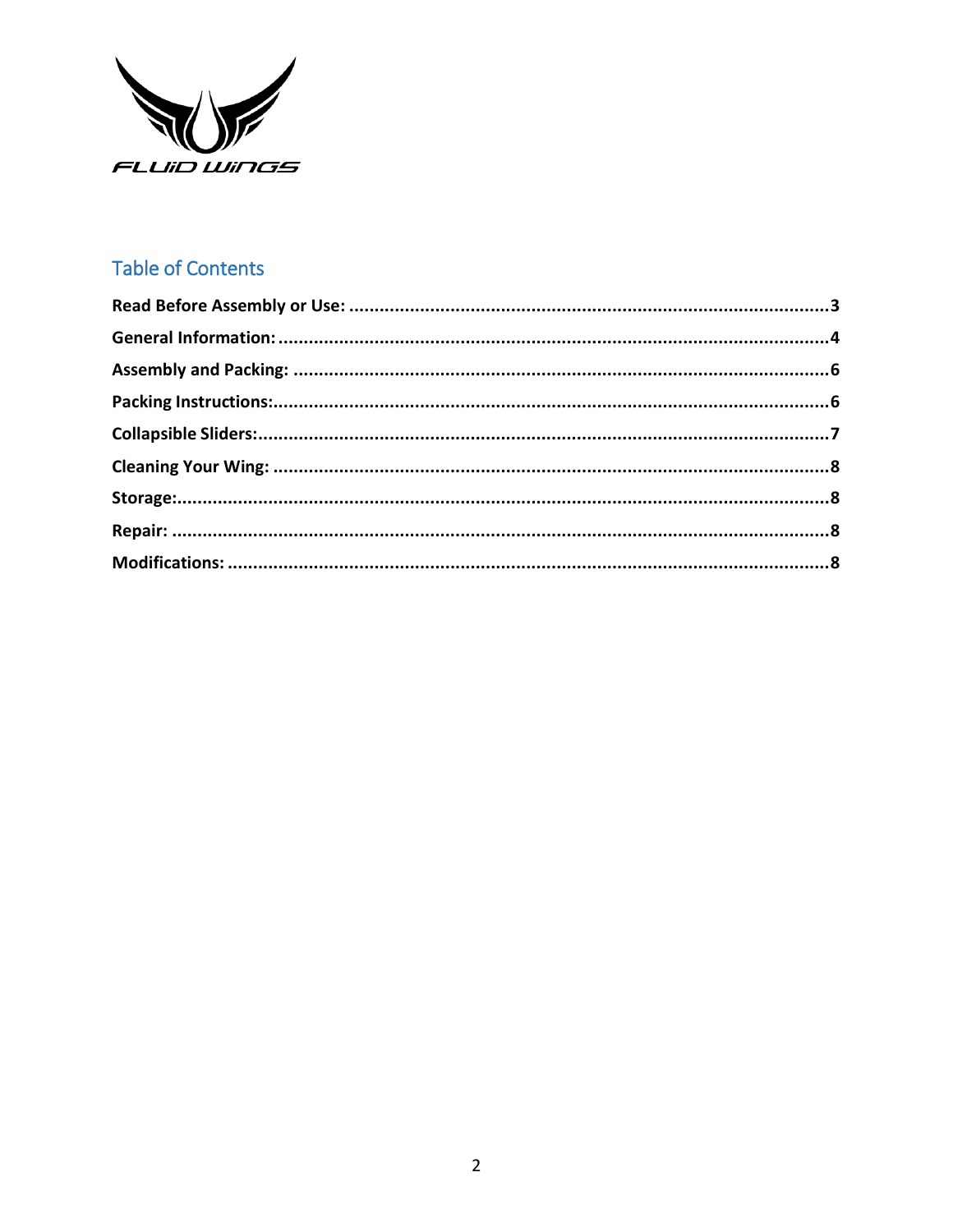

<span id="page-2-0"></span>Read Before Assembly or Use

Well hello! Thanks for choosing Fluid. We hope you enjoy your new wing! We endeavor to provide you with the best in new cutting edge designs and materials. Please use this manual as a guide to caring for and using your new wing.

Enjoy!

Fluid Wings Team

Disclaimer: By choosing to use this parachute you agree with all the terms listed in our waiver that you are REQUIRED to sign prior to use of the wing. If you do not agree with the waiver you may send the wing back with a note unused within 30 days of purchase and we will fully refund your purchase.

STOP and complete the waiver now if you have not already (or do it again just to be sure).

**[Online WAIVER](https://www.smartwaiver.com/w/57d81de79c00f/web/) <<link**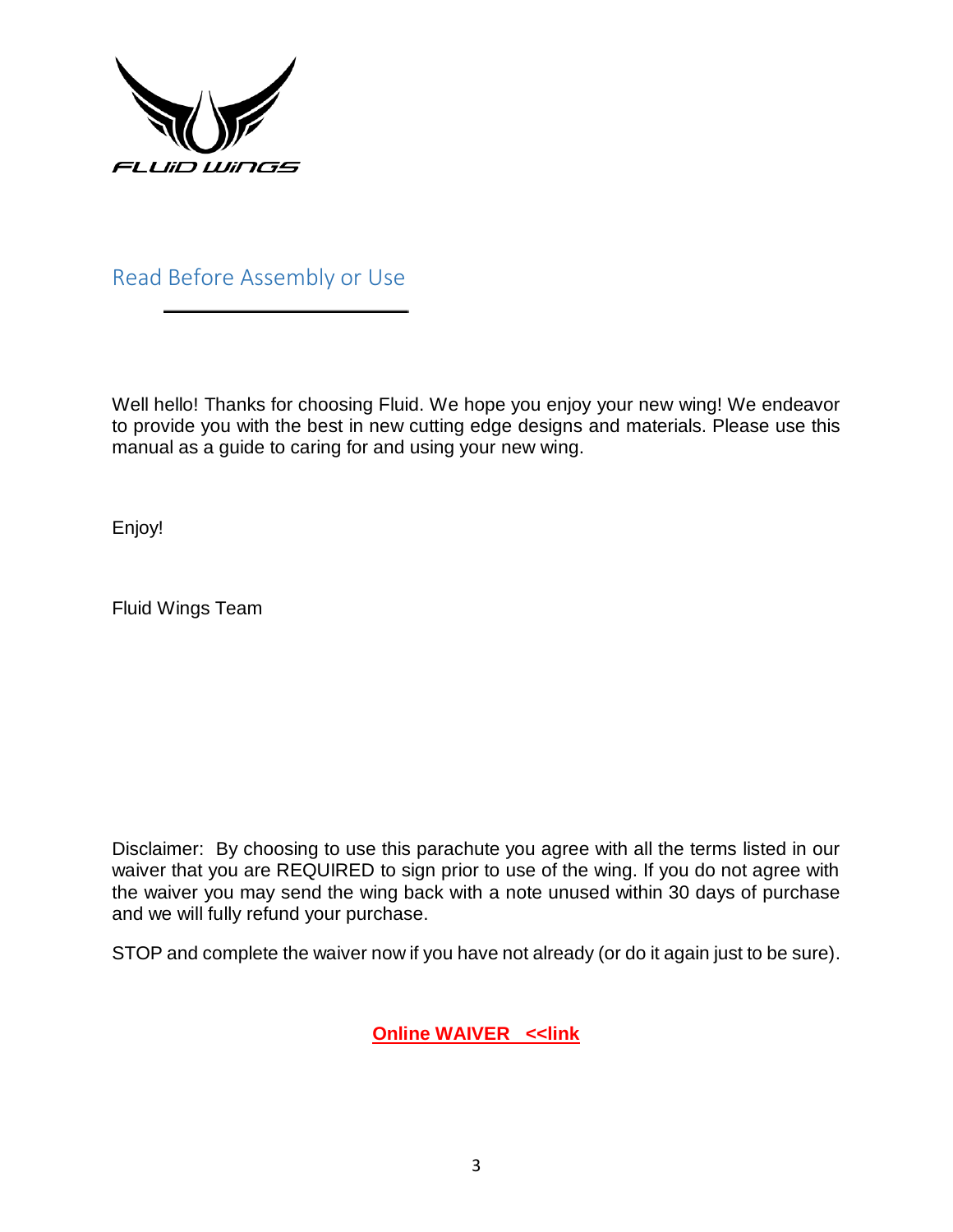

#### <span id="page-3-0"></span>General Information:

Since parachutes are manufactured and inspected by people, there is always the possibility this parachute contains defects as a result of human error. Therefore, the entire parachute system – main and reserve canopies, harness, container, and other components – must be thoroughly inspected before each use.

Parachutes get weaker over time for a number of reasons. They receive wear during packing, deployment and landing.

Exposure to many agents, including sunlight, heat, and household chemicals, significantly weakens parachutes. The damage may or may not be obvious.

To help minimize the risk of parachute damages and possible serious injury or death, the entire parachute system should be thoroughly inspected at least every 120 days or 40 jumps, whichever comes first. It should be immediately inspected if at any time it is exposed to a degrading element, unusual opening, or at any time damage may be suspected.

Remember that some chemicals will continue to degrade the parachute long after their initial exposure. Regular and thorough inspections are necessary to insure structural integrity, reliability, and flight characteristics of the system are maintained.

Always know the entire life history of every part of your parachute system. That way you'll know no part has been exposed to an element that may seriously weaken or damage it.

This manual is **not** a course of instruction on how to make a parachute jump, nor does it contain regulations that govern sport parachuting and related activities.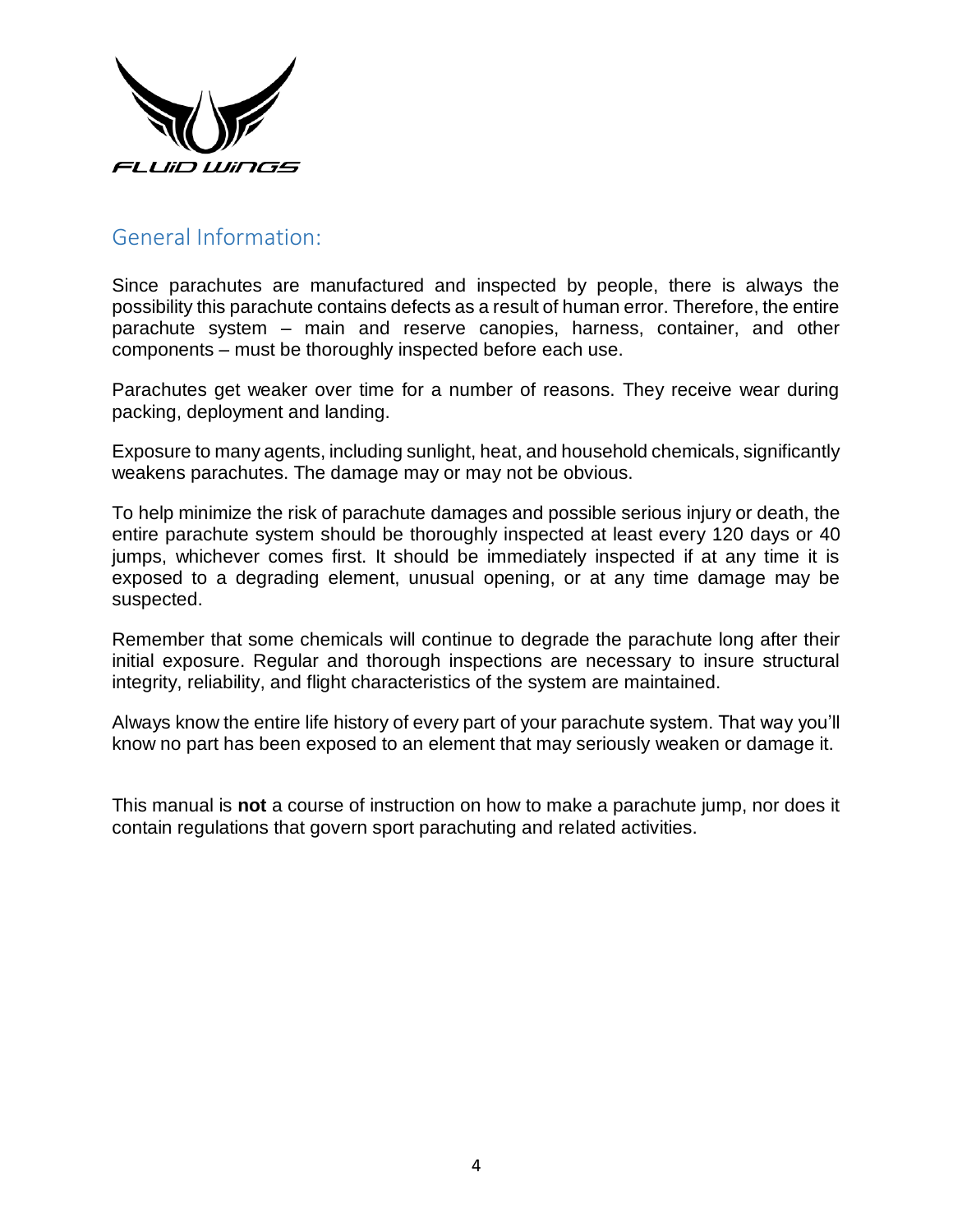



Figure A. General Parachute Diagram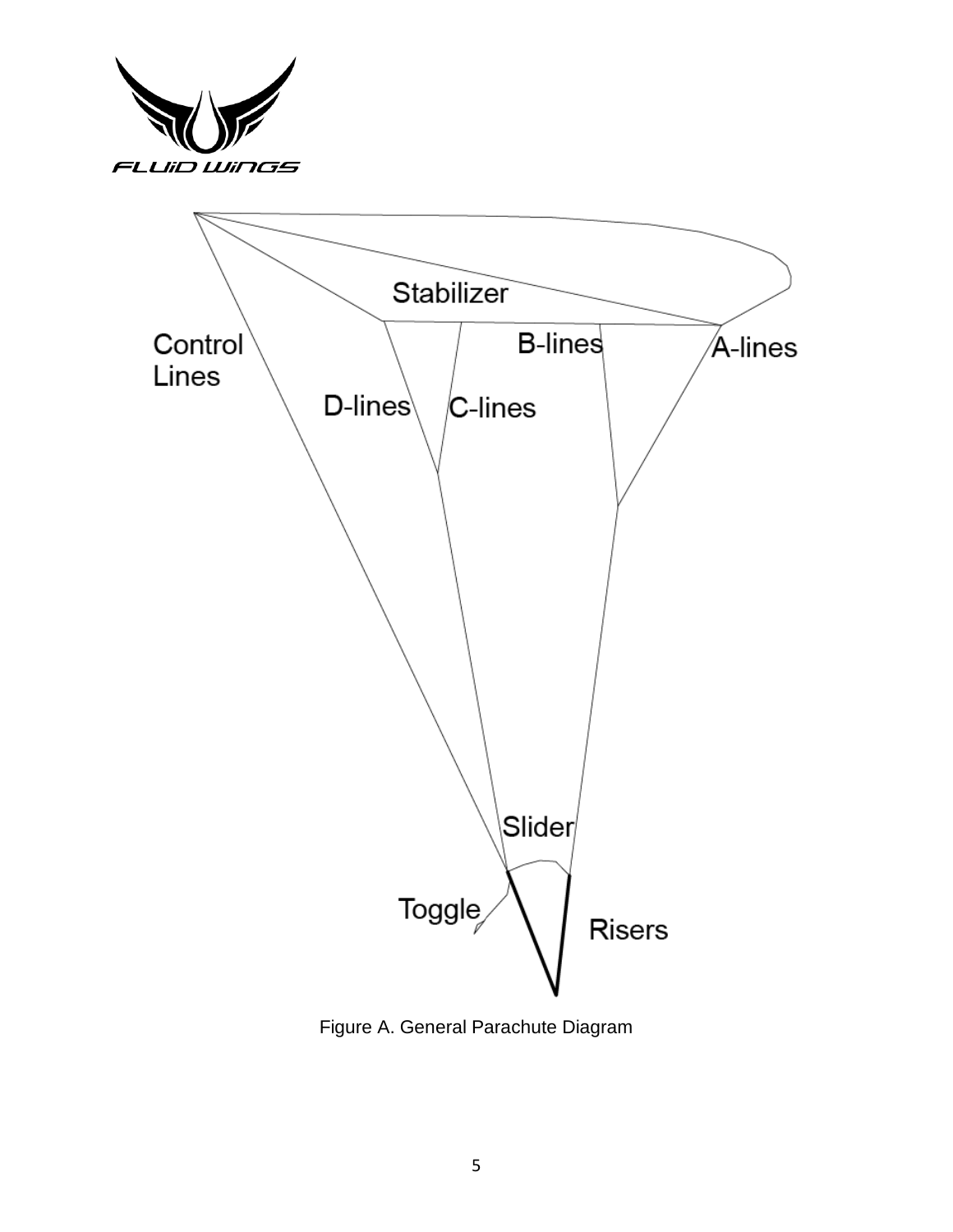

<span id="page-5-0"></span>Do not assemble your canopy yourself unless you have the ability. If not, have this done by a qualified rigger. This operation must be done by a qualified person in accordance with the specific rules of each country.

Before installation the canopy must be inspected and checked. Installation and packing implies that the canopy, its components and accessories are all in perfect condition and are totally airworthy.

# <span id="page-5-1"></span>PACKING INSTRUCTIONS

#### **List of Components**

- Canopy, lines and connector links (soft or hard) install and check
- Collapsible Slider un-collapse

INSPECT YOUR HARNESS AND CONTAINER IN ACCORDANCE WITH USERS MANUAL PRIOR TO ANY JUMPS!

1. After assembling and inspecting the canopy and harness / container, lay the system out on a smooth, clean surface.

2. Set the brakes (refer to the harness / container manual).

3. Introduce toggle tab into the brake loop and slide toggle tab into the cat-eye.

4. Undo the slider stowage, make sure you have a fully stretched slider and that the retraction tabs are pulled firmly against the trailing edge, so that they cannot catch on lines. Or install your removable slider at this point.

5. Properly pack the main parachute using the "Pro-Pack" method neatly into the container.

A complete video of our recommended packing techniques may be seen at:

# [PACKING VIDEO](https://vimeo.com/210294491) << link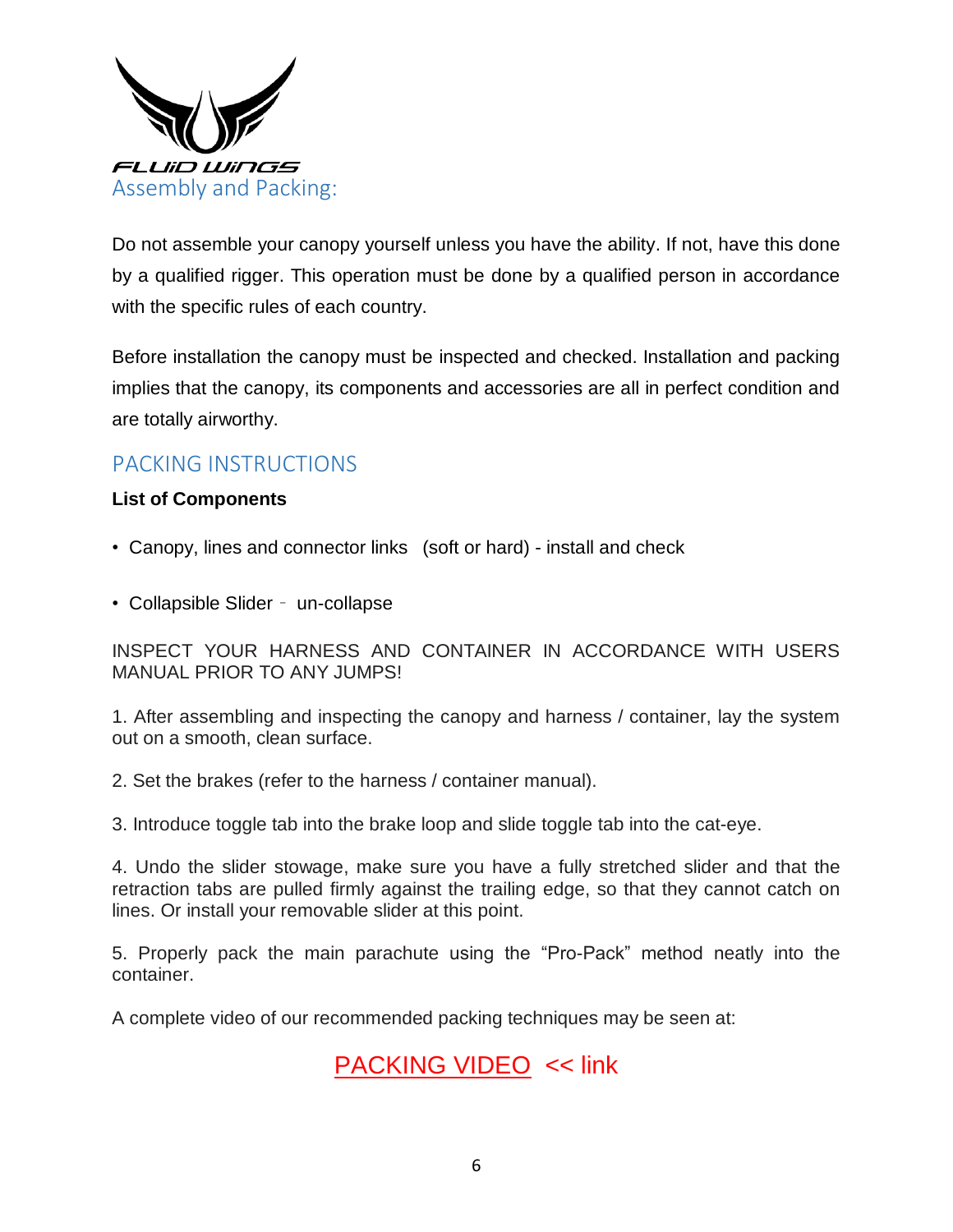

# <span id="page-6-0"></span>Collapsible Sliders:

In order to ensure full flight performance and to avoid flapping noise, the slider is collapsible.

Once your canopy is opened, grab the tabs at the rear edge of the slider and pull them to collapse the slider.

**YOU MUST REMEMBER TO UN-COLLPASE THE SLIDER DURING THE PACKING PROCESS! Failure to do so could result in serious bodily injury and or death.** 





Fig B. Collapsed Slider Fig C. Un-collapsed Slider